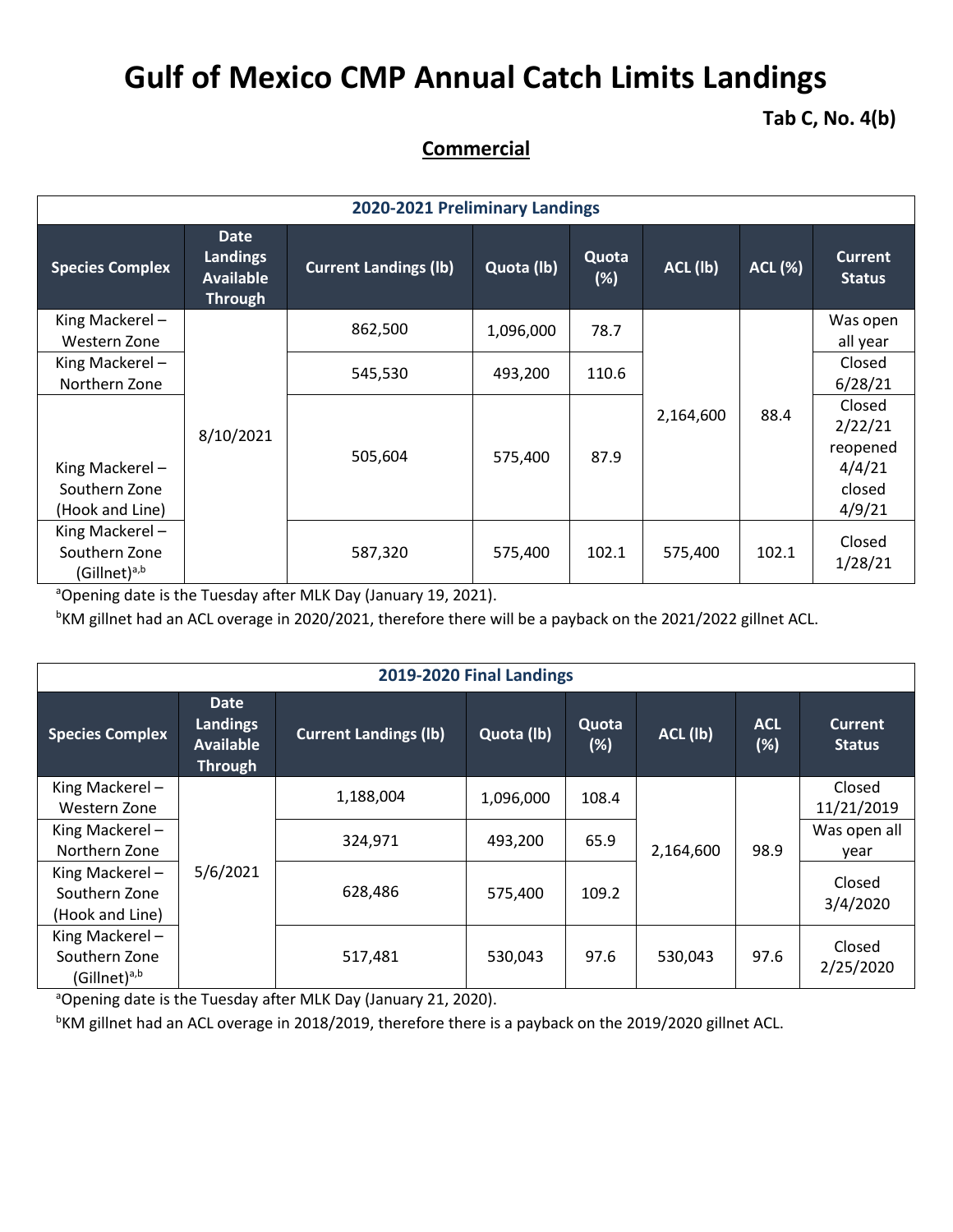## **Recreational**

| 2020-2021 Preliminary Landings (Ib) by Two-month Wave |                |              |                    |         |         |              |                                 |           |                      |                                 |
|-------------------------------------------------------|----------------|--------------|--------------------|---------|---------|--------------|---------------------------------|-----------|----------------------|---------------------------------|
| <b>Species</b><br><b>Complex</b>                      | <b>Jul-Aug</b> | Sept-<br>Oct | Nov-<br><b>Dec</b> | Jan-Feb | Mar-Apr | May-<br>June | <b>Total</b><br><b>Reported</b> | ACL (lb)  | <b>ACL</b><br>$(\%)$ | <b>Current</b><br><b>Status</b> |
| King Mackerel                                         | 684,841        | 139,203      | 213,599            | 115,347 | 241,206 |              | 1,394,196                       | 5,810,000 | 24.0                 | Was<br>open<br>all year         |

Note: The recreational fishing year for king mackerel is July 1 through June 31.

\*2021 recreational landings include data from MRIP or MRFSS calibrated to MRIP and Headboat from January 1 to April 30, 2021. LA creel landings are available from January 1 through August 4, 2021. No TPWD landings for 2021 are available. 2020 recreational landings are complete.

| 2019-2020 Final Landings (Ib) by Two-month Wave |                |          |                |         |         |              |                                 |           |                      |                                 |
|-------------------------------------------------|----------------|----------|----------------|---------|---------|--------------|---------------------------------|-----------|----------------------|---------------------------------|
| <b>Species</b><br><b>Complex</b>                | <b>Jul-Aug</b> | Sept-Oct | <b>Nov-Dec</b> | Jan-Feb | Mar-Apr | May-<br>June | <b>Total</b><br><b>Reported</b> | ACL (lb)  | <b>ACL</b><br>$(\%)$ | <b>Current</b><br><b>Status</b> |
| King<br>Mackerel                                | 400,976        | 354,319  | 118,487        | 226,733 | 263,662 | 258,157      | 1,622,334                       | 5,810,000 | 27.9                 | Was<br>open<br>all year         |

Note: The recreational fishing year for king mackerel is July 1 through June 31.

\*2020 and 2019 recreational landings are complete.